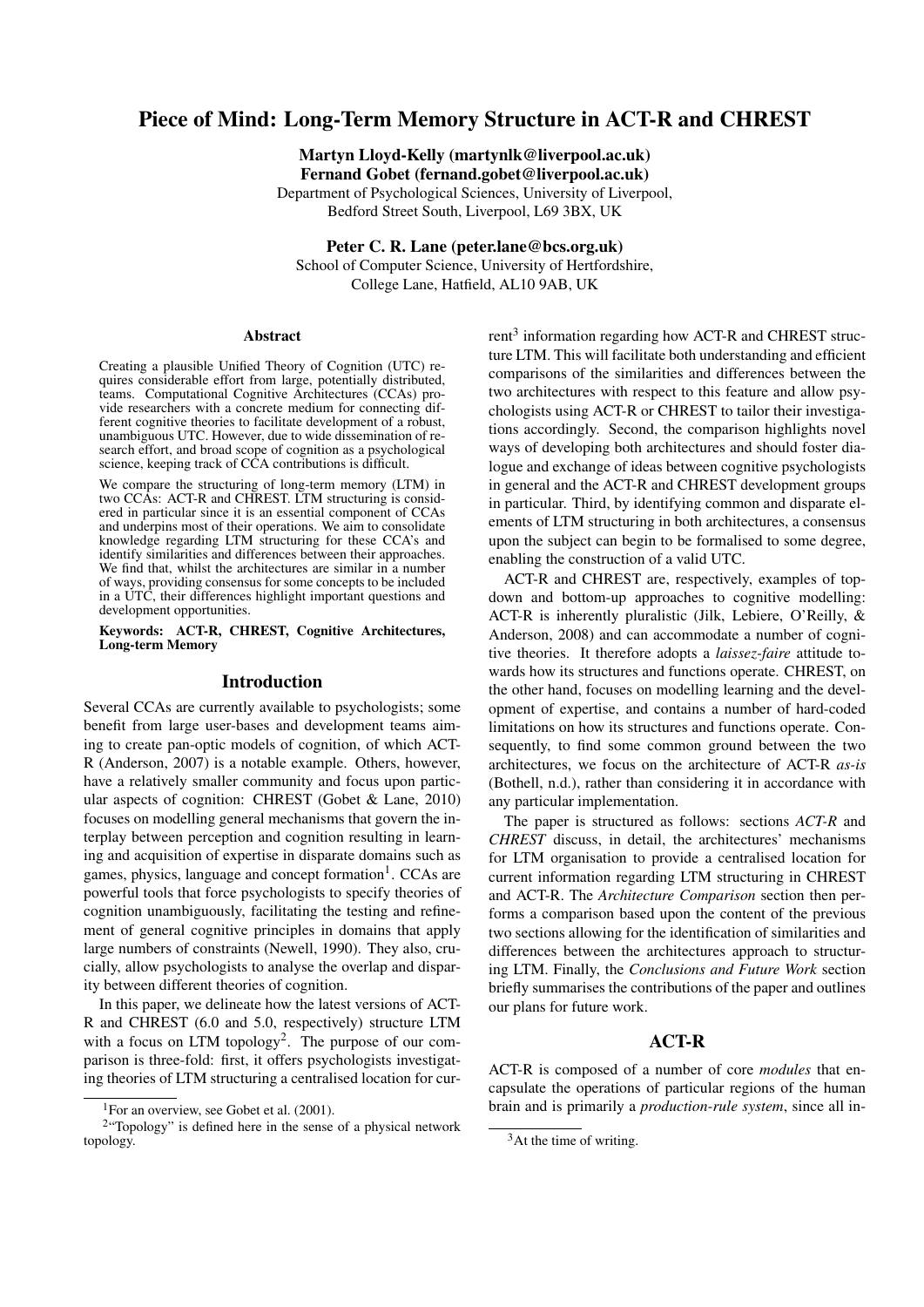put/output from core modules must pass through a central production system using module-specific buffers as an interface. ACT-R has simulated cognition in a wide array of domains, including games (Martin, Gonzalez, & Lebiere, 2004), arithmetic (Lende & Taatgen, 2012) and language (Oliva, Serrano, del Castillo, & Ángel Iglesias, 2010).

LTM in ACT-R is embodied as *declarative* or *procedural* information that is handled by the declarative module or procedural system, respectively (Anderson, 2007). ACT-R uses *chunks* (Chase & Simon, 1973) as currency for these modules which include a reference and vectors of slots, one of which defines the chunk's type. Chunk references act as pointers to LTM information and facilitate memory retrieval; taken in isolation, references offer little practical information to modules. Chunk types are mutable, dictate what slots the chunk has (along with their default values) and can be super or subclasses of other chunk types. This enables construction of chunk type hierarchies that enable slot name and slot value inheritance. Values for slots may contain references to other chunks or simple information, such as a number. In version 6.0 of ACT-R, the slots for a chunk type can be extended *statically* or *non-statically*; this has implications when managing declarative memory information (discussed below).

ACT-R contains a mathematical, *sub-symbolic* system that underpins the declarative and procedural modules (Bothell, n.d.). This system governs what chunks are returned and how quickly (by using *activation levels* for declarative memory and *utilities* for productions) after external input is presented to ACT-R (Anderson, 2007). To determine what is returned, the greater the activation level for a chunk in declarative memory or the value of a production's utility, the more likely it is to be retrieved or selected after it has been found in LTM. To determine how quickly a chunk or production is selected, the activation level or utility affects the simulated time taken but does not influence real world time. Since the sub-symbolic system does not affect the topology of LTM, it is not considered in detail here.

#### Declarative Module

The declarative module maintains chunks used by ACT-R. Chunks can be created by any module at any time and all those that remain in module buffers at the conclusion of an ACT-R cycle are collected and added to the declarative module instantly. Chunk learning can occur at model compiletime (initial memories) or run-time but is, in either case, absolutely *concurrent* but usually *incremental* when applied in an ACT-R model. This temporal dissonance arises due to ACT-R's sub-symbolic system; a new chunk has all its information added concurrently to the declarative module but, if its assigned activation is below that of the defined retrieval threshold, only part of the chunk may be retrieved (if at all).

The structure of declarative memory is distinctly graphlike, since the only links that exist between chunks are slot value references; a slot value for a chunk, *C*, may reference another chunk  $C'$ . Retrieval of LTM consists of performing a non-directed search through LTM for a matching chunk and

takes a simulated period of time (dictated by the parameters of the sub-symbolic system). Two simple methods exist to modify information in declarative memory: chunk addition or chunk merging, both of which are performed *instantaneously*.

Adding new information can be performed explicitly or implicitly. Explicit addition entails a module creating a new instance of a particular chunk-type, whereas implicit addition entails collecting chunks from module buffers at the conclusion of an ACT-R cycle. Chunks that are referenced by the collected chunks and which do not currently exist in declarative memory are then created automatically.

To merge chunks, candidates must have the same values for the slots that they share. If a chunk-type's slots have been extended at any point prior to a merge, this can cause issues during the merge process since a statically extended chunk will not have a value for an extended slot unless the slot value has been explicitly set, increasing the chance of a chunk mismatch. Non-statically extended chunks, however, will have default values set for extended slots, so the chance of a chunk mismatch occurring is reduced.

Declarative memory topology appears to loosely reflect the external environment that an ACT-R model is situated in: frequency of chunk presentation is only considered when merging chunks and does not affect the topology of declarative memory. In addition, all chunks remaining in module buffers are always completely learned at once, so presentation frequency is disregarded during this operation. The only impact upon topological structure appears to be caused by the order of chunk presentation, since it is only chunks that are present in module buffers at the conclusion of a cycle that are assimilated into declarative memory, and module buffers may only store one chunk at any time.

#### Procedural System

The procedural system is composed of the *procedural*, *utility* and *production-compilation* modules. It is responsible for producing ACT-R's rational behaviour by maintaining a set of production rules that produce optimal<sup>4</sup> chunks in response to input chunks. Since this paper is concerned with LTM structure, the only modules that will be considered further in the procedural system are the procedural and productioncompilation modules. The procedural module stores productions and the production-compilation module is concerned with creating new productions from existing ones.

Adding productions can occur at compile and run-time; if there are no productions specified by a modeller at compiletime, production compilation can not occur at run-time since there are no pre-existing productions to compile. Productions have no topological organisation within the procedural module and adding a production whose name already exists in procedural memory causes the old production to be replaced by the new one.

To modify productions, the production-compilation module collapses two distinct productions into one. Therefore,

<sup>&</sup>lt;sup>4</sup>Equivalent to a production's utility.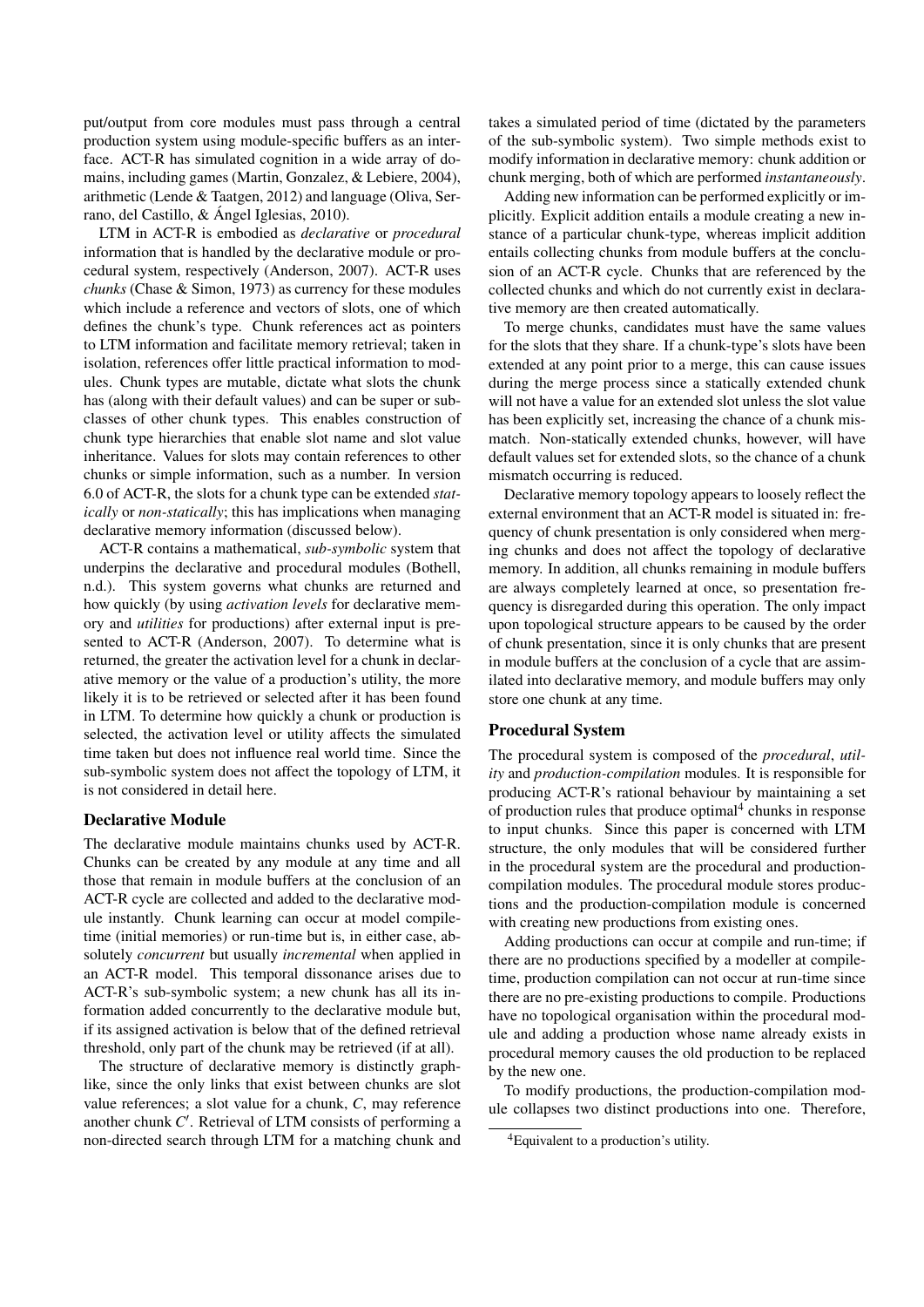after multiple production compilations, an ACT-R model can produce a sequence of actions without considering intermediate inputs as it did previously. For example, to produce the answer to a mathematical operation such as "24 + 57", a model may simply write "81" in response to this input after production compilation, rather than using an algorithm that divides the numbers into units and adding them together. If a newly compiled production,  $P'$ , is semantically equivalent to a production that has not been created through production compilation,  $P$ , then  $P'$  is discarded. If  $P'$  is semantically equivalent to a production that has been created through production compilation, *P*∗, and utility learning is enabled in ACT-R, *P* 0 is not added but the utility of *P*∗ is updated.

Productions are only compiled if they meet a set of conditions. Most of these check syntactic aspects of production rules so that they can be feasibly combined within the computational constraints of ACT-R's architecture and so are not discussed here. Those of interest are: productions must have been executed in sequence, and the time between the relevant productions being activated must be less than the threshold time specified. These conditions, in conjunction with the implicit constraint that only two productions can be compiled at a time, mean that production compilation is *incremental* and enforces *temporal contiguity*.

# **CHREST**

CHREST's implementation of LTM contains one data structure comprising a hierarchical discrimination network that indexes a pool of *nodes* connected by *test-links*. Nodes contain *chunks* (Chase & Simon, 1973), and in combination with testlinks, enable LTM to provide similarity functions and act as a retrieval device. CHREST's current implementation divides LTM memory into three modalities: action, auditory and visual. These three modalities are root nodes in LTM; chunks presented to CHREST must have their modality specified so LTM can be organised appropriately.

CHREST stores the entirety of a chunk's information in the chunk's reference. For example: a chunk containing an addition fact such as  $\langle 26 \rangle$  [+][6] > is composed of three *primitives*: [26], [+] and [3]. Its semantics, "this is an addition fact", are not explicitly represented by the contents of the chunk. Encoding perceptual information this way makes it possible to act on a pattern rapidly (Lane & Gobet, 2011).

Learning in CHREST is *incremental* and *on-line*: external information is learned in discrete steps during the model's interaction with its external environment. For example, if the addition fact above were presented, each individual primitive must be committed to LTM in discrete operations (see *Discrimination & Familiarisation* section below for an explanation) before the concatenation thereof can be committed to LTM<sup>5</sup>. This incremental, on-line learning enables CHREST to pick up the statistical distribution of the environment it is situated in naturally, a feature that is critical for simulating expert behaviour and, particularly, the acquisition of language (Jones, Gobet, & Pine, 2007).

Four procedures are used to add or modify LTM information and are considered in detail: discrimination, familiarisation, node linkage and template creation/modification. If any of these procedures are being performed, subsequent requests are blocked. The times taken for LTM to complete each of these procedures are distinct and can be set by modellers at run-time. However, times for discrimination and familiarisation are considered to be part of the architecture since they have been validated independently by empirical research (Feigenbaum & Simon, 1984; Gobet et al., 2001).

#### Discrimination & Familiarisation

Discrimination and familiarisation are the procedures by which CHREST adds new nodes to LTM or modifies existing ones, respectively. Therefore, discrimination increases the total number of nodes in LTM and familiarisation increases the size of individual nodes in LTM. These procedures rely upon chunks presented to CHREST having a *finished* property set that indicates a complete unit of information.

Discrimination occurs when any of the following conditions are true for a pattern presented to LTM, *P*, and a chunk retrieved from LTM after *P* has been presented, *C*. Tests are applied in the order specified and are cumulative:

- *C* is a root node for a modality
- *C*'s *finished* property is:
	- True and:
	- ∗ The number of primitives in*C* isn't equal to the number of primitives in *P*.
	- ∗ *P*'s *finished* property is set to false.
	- False and the number of primitives in *P* is less than the the number of primitives in *C*.
- A primitive in *P* is not contained in *C*.
- The order of primitives in *P* is not the same in *C*.

When discrimination occurs, a new test-link is added from *C* containing the first mismatched primitive in *P*. Thus, CHREST's incremental learning is *hard-coded* and uses the least amount of information possible to discriminate between external domain features in keeping with the concept of bounded rationality (Simon, 1955) and expert behaviour in general (Gobet et al., 2001).

Familiarisation appends a new primitive from *P* to *C* and occurs if the number of primitives in *P* is greater than in*C* and *C*'s *finished* property is set to false. As with discrimination, only one primitive is added to LTM, i.e. the first primitive of *P*, *p*, that is not present in *C*. Note that *p* must be present in LTM before it can be appended to *C*.

<sup>&</sup>lt;sup>5</sup>For a discussion of data supporting this design see Feigenbaum and Simon (1984).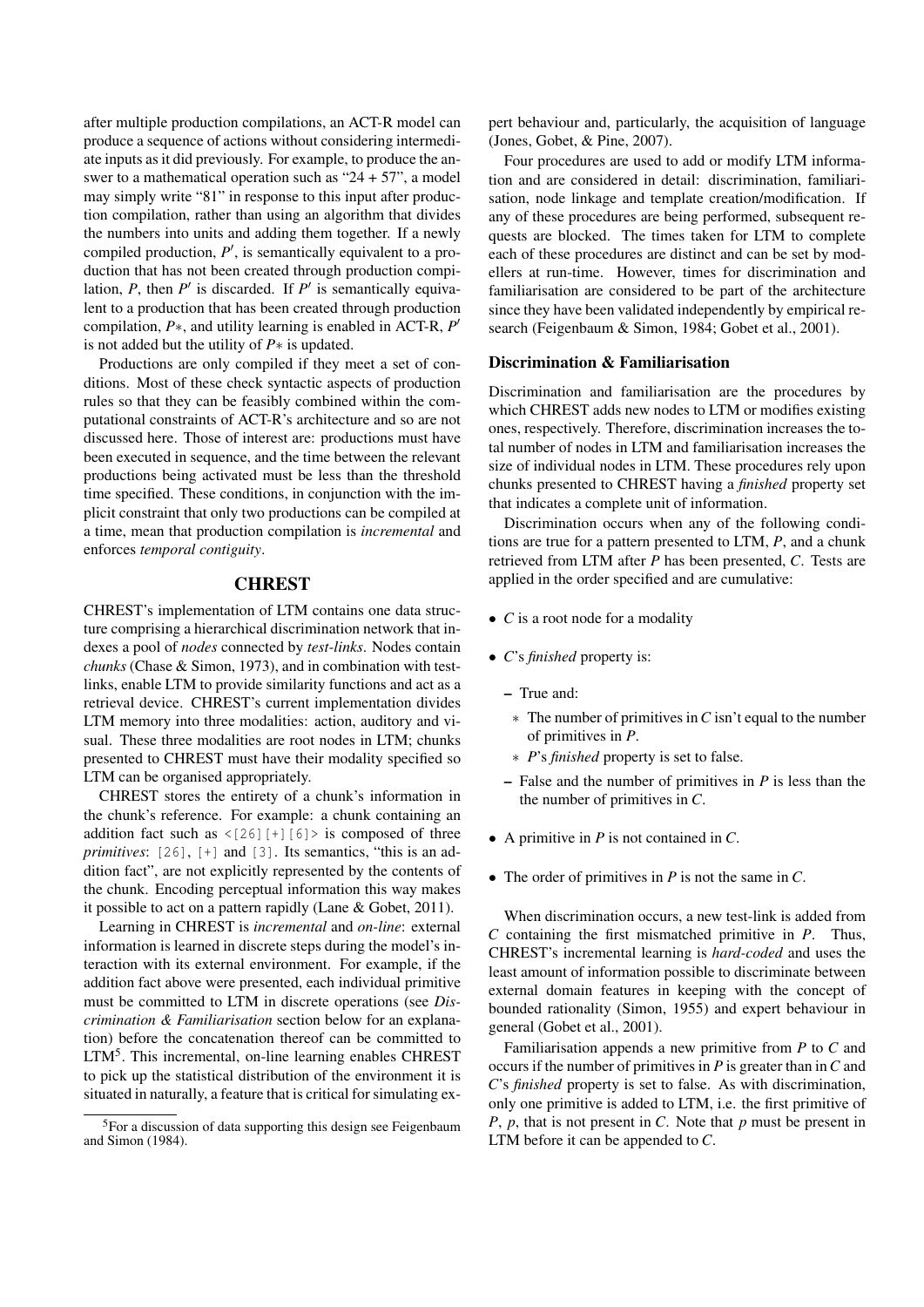#### Node Links

Node links give CHREST's LTM a graph flavour; they can exist between nodes that have different descendent paths through LTM. Thus, horizontal and vertical traversal of LTM is possible. *Similarity* links are created without modeller intervention when a user-defined number of duplicate primitives, *n*, exist in two distinct visual chunks that are both completely committed to LTM and present in visual STM. The latter constraint ensures that links between nodes are based on a spatial or temporal contiguity, preserving an essential property of perceptual chunking (Gobet et al., 2001). Unlike discrimination and familiarisation, the order of primitive occurrence in chunks presented to CHREST does not factor into the creation of similarity links. Note that semantic links are bi-directional too: if a similarity link exists between two LTM nodes  $N$  and  $N'$ , it is possible to retrieve  $N'$  from  $N$  and vice-versa.

*Production* links are created at run-time without modeller intervention between a visual node and an action node that are held at the same time in visual and action STM. These links hold a value that can be used, for example, to indicate the utility of a production. For example, in chess, if the visual pattern  $\langle p \mid p \rangle$  and the action pattern  $\langle p \mid q \rangle$  g and  $\langle p \mid q \rangle$  are held in STM, then a production link can be created, with the visual pattern as a condition and the action pattern as the output. When this production is used, its associated value can be incremented or decremented accordingly to denote the utility of the production to inform action-selection in subsequent situations. Note that the visual pattern and the action pattern can be of arbitrary complexity.

#### Template Creation and Modification

Templates (Gobet & Simon, 1996) evolve from frequently retrieved LTM nodes, *N*, that contain a number of *core* primitives in their chunk, *c*, and a number of *varying* primitives, *v*, in their chunks that are either descendants of, or have similarity links to, *N*; values of *c* and *v* can be set by the user. If *N* is converted to a template, CHREST attempts to convert any children of *N* that can become templates into templates too but not nodes that are linked to using similarity links. When converted into a template, *N* contains *slots* that can have *v* primitives swapped in/out quickly. Information in slots can concern locations of objects, types of object or chunks can be (recursively) encoded into template slots. Currently, template generation itself incurs no time cost. However, filling a slot has a default time cost of 250ms and this value is considered to be part of template theory.

# Architecture Comparison

Given the descriptions provided in the *ACT-R* and *CHREST* sections above we now outline similarities and differences between the concepts discussed, namely: topological LTM structure, chunk structure, chunk addition/modification and chunk linkage. This section is split in two: the first part discusses similarities between the architectures and the second expounds their differences. This comparison offers insights into what cognitive modellers appear to agree on and should be taken forwards into UTCs, new CCAs or new versions of ACT-R and CHREST, and new ideas that could significantly advance the state-of-the-art for cognitive science.

# Similarities

Notably, both ACT-R and CHREST use *chunks*, i.e. aggregated features of the external environment, as their LTM currency. Consequently, it seems sensible to propose that a UTC should also use chunks as its cognitive units. Addition of chunks into LTM in both architectures can be *on-line*, i.e. during the model's interaction with an environment and, potentially, incremental (see the *Declarative Module* section for why incremental learning may not be always implemented in ACT-R). Furthermore, the mechanism that controls *implicit* chunk addition is also similar between ACT-R and CHREST: if a chunk,  $C$ , references another chunk  $C'$  and  $C'$  is not yet learned (present in LTM) then, if*C* is already present in LTM, both ACT-R and CHREST will attempt to add  $C'$  to LTM automatically. However, the likelihood of  $C'$  being committed to LTM differs between CHREST and ACT-R: in ACT-R this is guaranteed but is not in CHREST.

With regard to controlling whether or not addition/merging and discrimination/familiarisation occurs when requested, the paired operations of ACT-R and CHREST are more similar than they are different. Addition and discrimination will only add a chunk to LTM if that chunk does not already exist in LTM and to modify or familiarise a chunk the shared information in the chunks to be merged must be the same.

In both architectures, chunks are also capable of having production links created between them. These production links originate and terminate with distinct chunks and each production incorporates a measurement of utility. This would suggest that the concept of productions is something that is agreed upon although, currently, CHREST only supports production links between visual and action chunks whereas this restriction does not appear to exist in ACT-R.

#### **Differences**

The salient difference between ACT-R and CHREST is ACT-R's use of a sub-symbolic system and CHREST's non-use of such a system. It may be that cognition, in reality, uses a combination of ACT-R and CHREST's approaches. The topological structure of CHREST tends to represent the statistical distribution of the environment since the order and frequency of external information has a large effect upon how test-links, nodes and links between nodes in LTM are formed. Such a complete reflection of the external environment is missing in the structure of declarative memory of ACT-R. Instead, order and frequency of external information presentation is embodied more in the sub-symbolic aspects of ACT-R's LTM. The crucial idea that stems from this comparison is that it may be the case that whilst frequently encountered information is organised in the "specialised" hierarchical discrimination network implemented by CHREST, infrequently encoun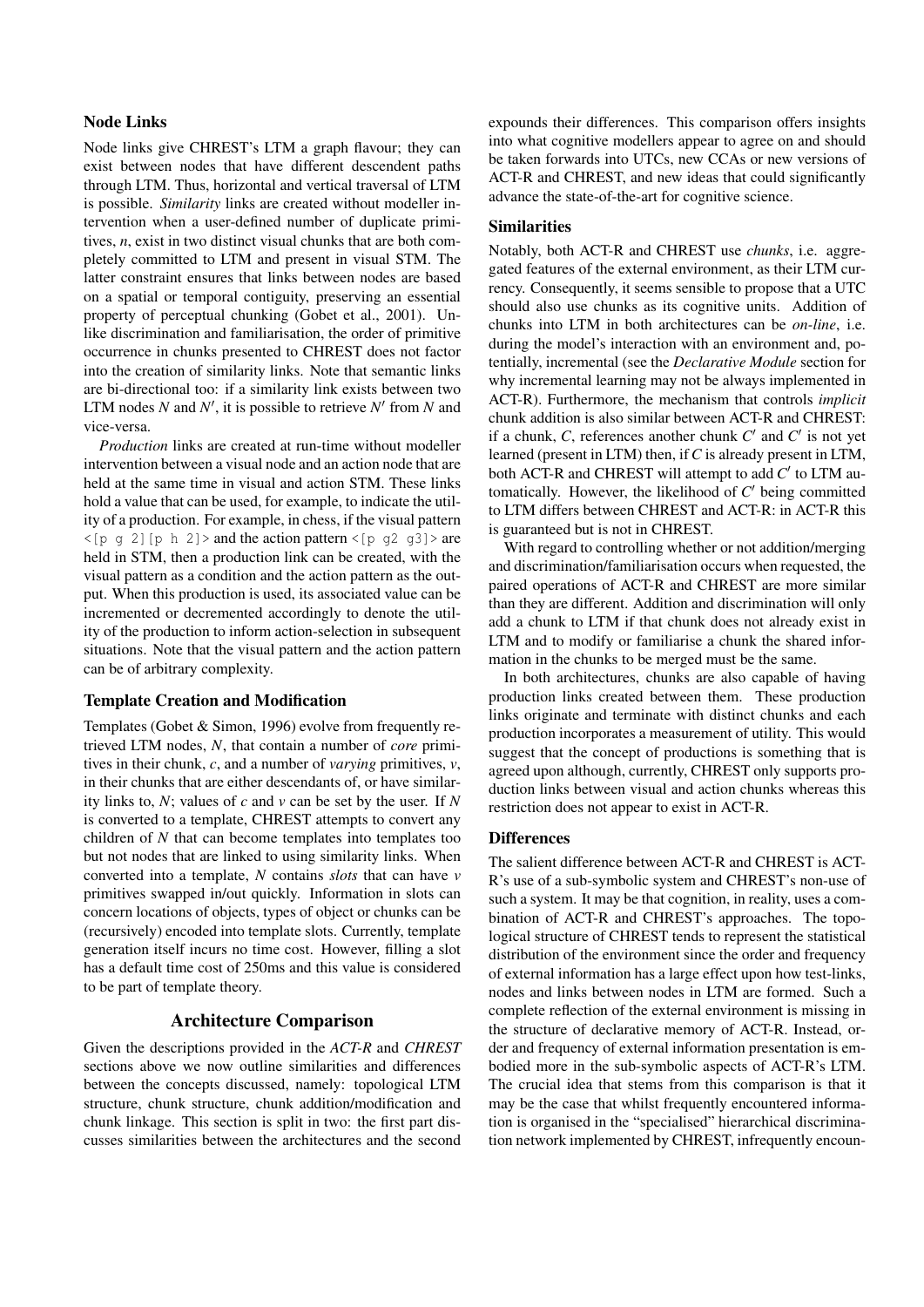tered, "general" knowledge may organised in the less structured network implemented by ACT-R. The exact functionality for memory retrieval would then differ depending upon whether external information is represented in the specialised area of LTM or not (if it is, the sub-symbolic system could be given less precedence and vice-versa). In other words, a CHREST-like structuring of LTM may emerge in human LTM after information has first been assimilated and structured in a manner akin to ACT-R's LTM structuring. This modification of structure could provide a measure of expertise in a particular domain and the resulting architecture may provide a more complete and psychologically valid model of human LTM structure.

To control transposition of generic LTM information into specialised LTM information, one could make use of the subsymbolic functionality and LTM node meta-data that is already present and maintained in ACT-R. For example, given a certain activation level, a LTM node may then be selected for transposition into specialised LTM. This would entail that nodes are tagged with their modality, a feature currently unsupported by ACT-R, but trivial to implement. Such a mechanism would provide a precise, unambiguous and formal basis for topological structuring of LTM, since sub-symbolic information would control whether information becomes hierarchically structured or not. Used in conjunction with longterm human data regarding learning in a particular domain, this hybrid theory's psychological validity could be determined adequately.

It may also be interesting to combine ACT-R's subsymbolic system with CHREST so that it directly influences the structure of LTM components such as templates. Chunks with higher activation values could gain precedence for template slots and would therefore be swapped into a slot space before a chunk with a lower activation value. This follows the idea of Baddeley (1990), where frequently encountered chunks are processed and memorised more quickly.

With regard to how ACT-R and CHREST structure chunks, ACT-R is much less restrictive with respect to classifying chunk types than CHREST. In ACT-R, it is possible for a user to define chunk types at will, allowing super or sub-classes of chunk types to be created freely. Conversely, CHREST's chunk types are governed by the *modalities* of their constituent primitives and are essentially constricted by the input interface used to generate a chunk. It would seem plausible to suggest that human cognition can make use of both strategies, i.e. whilst certain information is encoded as being of a particular modality: visual, auditory etc., higher-order classifications can also be applied that may be entirely novel. For example, whilst one may construct a visual chunk containing a mathematical formula, we could classify that formula as being an instance of a *mathematical-operation* chunk type. More specifically, the formula may be an instance of an *addition* chunk type (a sub-class of the *mathematical-operation* chunk type). If a CCA were produced that is capable of organising LTM into specialised and general memory (see previous paragraph), these chunk-types may serve to help organise general knowledge topologically, facilitating a directed search and reducing reliance upon *brute-force* retrieval methods that may cause the *utility problem* noted in investigations using large LTMs in ACT-R (Kennedy & Trafton, 2006; Rodgers, Douglass, & Ball, 2009).

When adding information to chunks, ACT-R and CHREST differ in how the existence of this new information is checked. When performing addition, ACT-R only checks to see if the reference for a chunk exists in order to determine whether a chunk should be added. CHREST checks that the chunk's information does not already exist in the order specified. Therefore, CHREST is more concerned with presentation order than ACT-R given its goal of modelling expertise development. It may be that this checking behaviour could be toggled if the a retrieved chunk is part of specialised LTM or not.

Another interesting difference between chunk structure in ACT-R and CHREST relates to where the information in a chunk is contained. In both ACT-R and CHREST it appears that every piece of information used in LTM needs to be internalised as a chunk before it can be used. However, from what we have been able to ascertain research undertaken thus far, CHREST may encode redundant information by duplicating chunks. For example, if a LTM node encodes a chunk,  $\langle$ [26] > then, if this chunk is present in another chunk  $\langle 26|$ [+][3]>, the chunk containing the single primitive is not referenced in the chunk that contains multiple primitives. Instead, the single chunk is duplicated. According to ACT-R however, a chunk is stored in one location in LTM and that location is referenced whenever the chunk is used in another chunk, removing redundancy. Determining which implementation is psychologically valid is an interesting research question and could help further the current state-of-the-art.

With regard to productions, ACT-R and CHREST differ in a number of ways. First, production creation in CHREST is automatic (no modeller intervention required) and entirely novel productions can be created at run-time. Conversely, ACT-R requires modellers to specify an initial set of productions at compile-time and can only compile these pre-defined productions at run-time. Second, production granularity differs with a single production firing in a wide range of situations in ACT-R, so long as its conditions are met and productions are optimised by tuning their parameters. In contrast, productions in CHREST are more akin to micro-productions since their conditions tend to be specific and their range of application limited. In this sense, it seems that ACT-R is able to produce, in certain cases, abstract productions that may be used when new situations occur (where particular productions do not apply) but appear to be similar to previous situations. Currently, CHREST is not capable of creating productions in this way and may therefore benefit from a consideration of how ACT-R achieves such functionality. Unifying these processes may produce a clearer picture of production generation for a UTC. Finally, ACT-R's production rules allow for sequences of actions to be compiled and performed in one